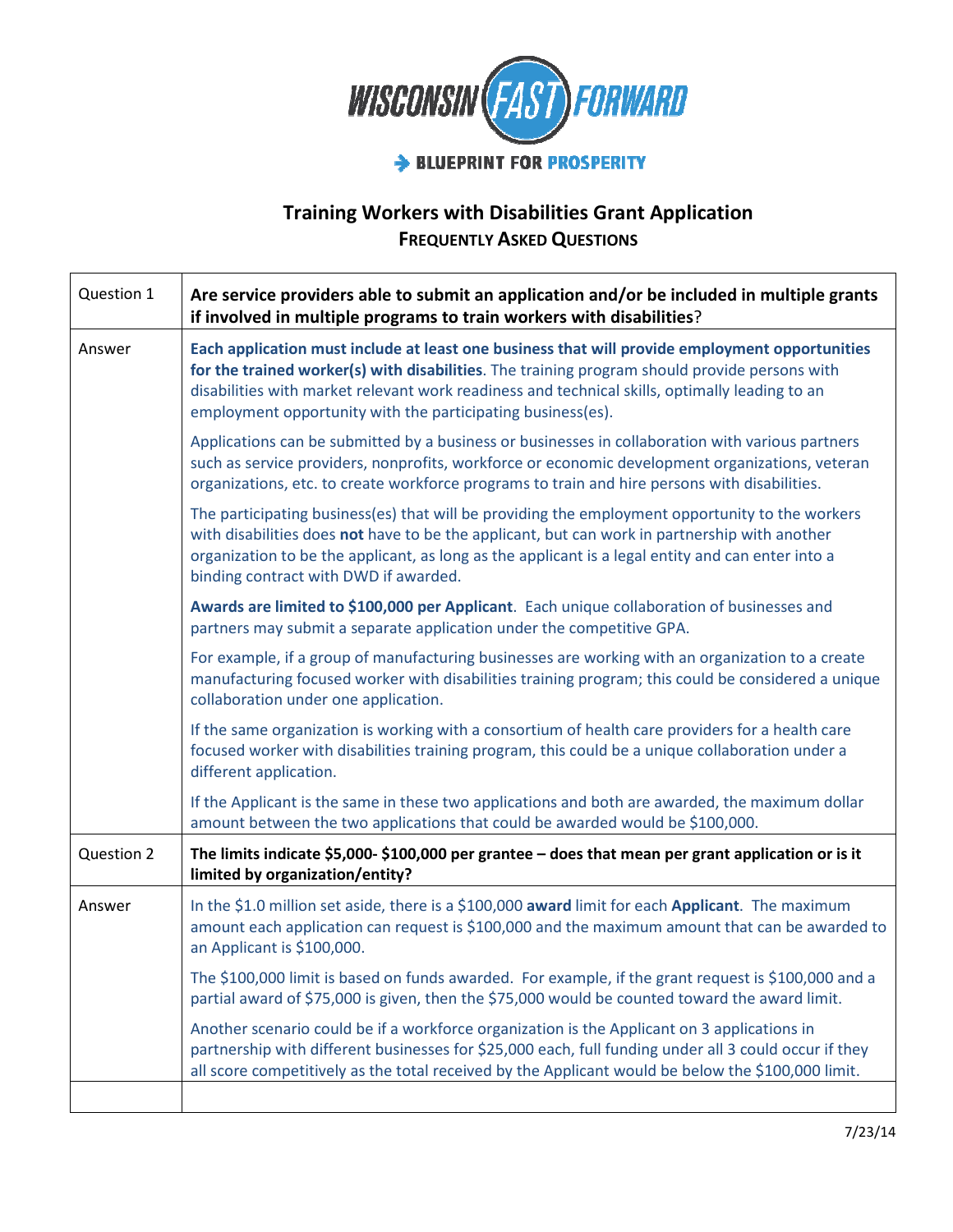## WFF Training Workers with Disabilities Grant Application FREQUENTLY ASKED QUESTIONS (FAQS)

| Question 3 | Who may serve as the fiscal agent?                                                                                                                                                                                                                                                                                                                                                                                                                                                                                 |
|------------|--------------------------------------------------------------------------------------------------------------------------------------------------------------------------------------------------------------------------------------------------------------------------------------------------------------------------------------------------------------------------------------------------------------------------------------------------------------------------------------------------------------------|
| Answer     | The Applicant must serve as the project contact and fiscal agent for the grant.                                                                                                                                                                                                                                                                                                                                                                                                                                    |
|            |                                                                                                                                                                                                                                                                                                                                                                                                                                                                                                                    |
| Question 4 | What types of training programs can be covered by the grant?                                                                                                                                                                                                                                                                                                                                                                                                                                                       |
| Answer     | The Blueprint for Prosperity grants are targeting demand side training where at least one employer<br>defines the development and/or delivery of the training program. The program design should<br>address the employer demand for skill competencies and/or credential s as further stated in the<br>application.                                                                                                                                                                                                |
| Question 5 | Can equipment be funded with the grant?                                                                                                                                                                                                                                                                                                                                                                                                                                                                            |
| Answer     | No. Eligible costs to be reimbursed by the grant are program/curriculum development, instructor<br>costs, consumable and non-consumable training materials, pre-screening assessment, recruitment,<br>marketing and project management/coordination.                                                                                                                                                                                                                                                               |
|            |                                                                                                                                                                                                                                                                                                                                                                                                                                                                                                                    |
| Question 6 | What is the difference between Tuition and Instruction?                                                                                                                                                                                                                                                                                                                                                                                                                                                            |
| Answer     | Instruction is the costs related to instruction and delivery of current, new, or modified coursework<br>that is necessary for the training program. It is the cost of the instructor, training materials, and<br>specific costs related to the training. Instruction is allowed and can be provided by higher learning<br>institutions (e.g. technical colleges) as long as it is a new, customized program to that will meet the<br>specific training needs of the employer(s) involved in the grant application. |
|            | Tuition is the money that is paid to an institution of learning (e.g. technical college, university, etc.)<br>for the right to study and/or receive instruction. Tuition is not an eligible expense under the grant.                                                                                                                                                                                                                                                                                               |
|            |                                                                                                                                                                                                                                                                                                                                                                                                                                                                                                                    |
| Question 7 | If awarded, how are grant proceeds obtained by the grantee?                                                                                                                                                                                                                                                                                                                                                                                                                                                        |
| Answer     | Eligible costs can start to be incurred on the date the applicant receives an "Intent to Award" letter<br>from DWD. These eligible costs are reimbursed on a monthly basis as documentation is submitted<br>by the applicant and approved by DWD. Funds are deposited via ACH to the grantee's account.                                                                                                                                                                                                            |
|            |                                                                                                                                                                                                                                                                                                                                                                                                                                                                                                                    |
| Question 8 | Are there a minimum number of participants in a training program to be considered for funding?                                                                                                                                                                                                                                                                                                                                                                                                                     |
| Answer     | No there is not a minimum number, but the awarding of funds is a competitive process and such<br>items as cost per trainee and cost per training hour will be considered in the scoring process.                                                                                                                                                                                                                                                                                                                   |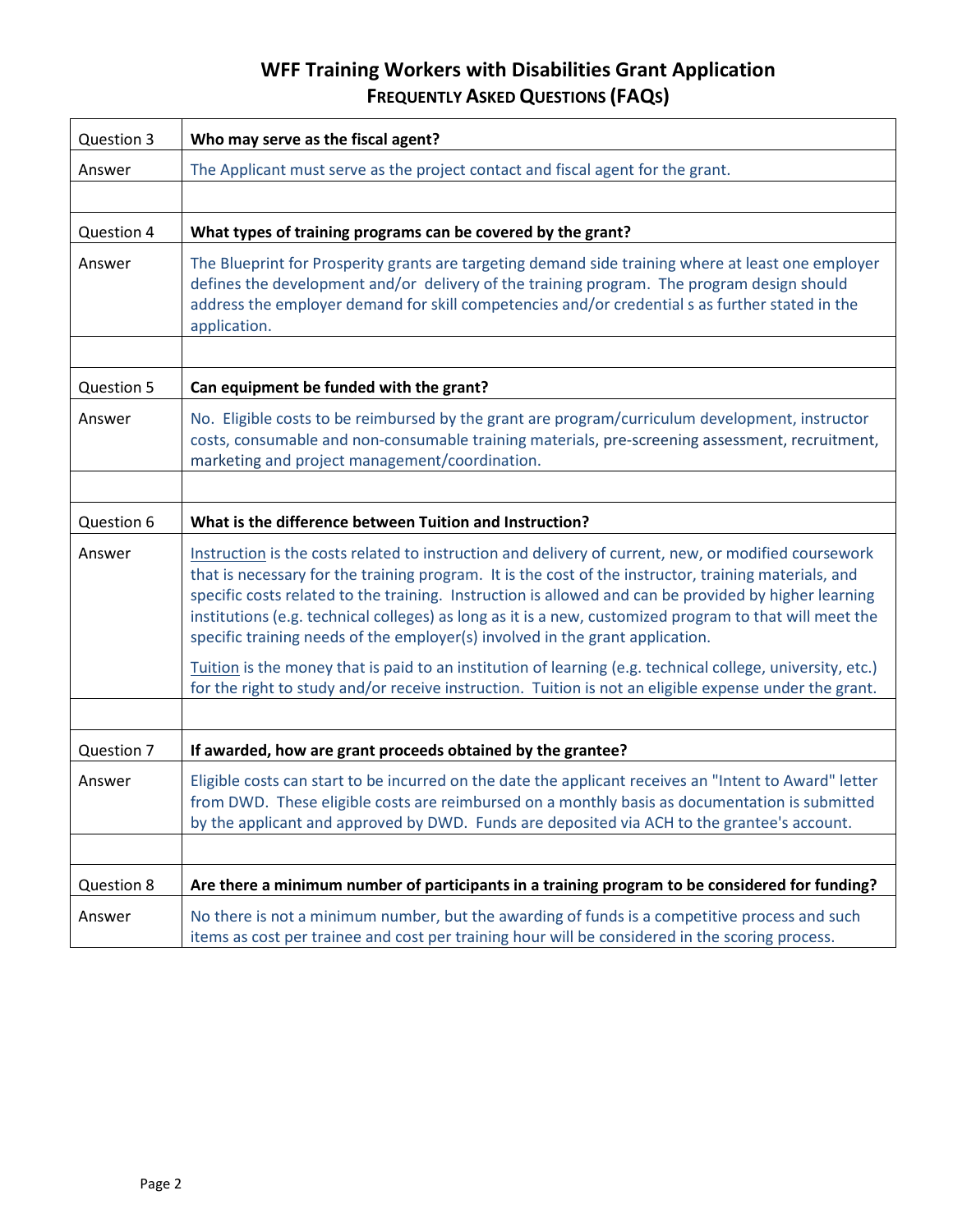## WFF Training Workers with Disabilities Grant Application FREQUENTLY ASKED QUESTIONS (FAQS)

| Question 9  | What will the reporting requirements be if awarded a grant?                                                                                                                                                                                                                                                                                                                                                    |
|-------------|----------------------------------------------------------------------------------------------------------------------------------------------------------------------------------------------------------------------------------------------------------------------------------------------------------------------------------------------------------------------------------------------------------------|
| Answer      | Grant Recipients will be held to reporting requirements as defined in the contract between the<br>Grantee and the Department which will require quarterly and final reporting. These reports will<br>provide information from the Grantee on timelines, number of trainees, and outcomes. A sample<br>for the WFF program may be accessed here:<br>http://dwd.wisconsin.gov/wff/pdf/sample_progress_report.pdf |
|             | The Grantee will also be contractually required to submit pre- and post-training information for the<br>trainees participating in training funding with these grant dollars. These reports will be modeled<br>after the sample template for the WFF program and will include the appropriate designation of an<br>eligible trainee as defined in the GPA:                                                      |
|             | Eligible trainees must be in at least of the following categories:<br>Persons receiving Supplemental Security Income (SSI) or Social Security Disability Insurance<br>(SSDI)<br>Veterans with a service-connected disability<br>Persons who are eligible DVR consumers                                                                                                                                         |
|             | WFF sample pre-training report:<br>http://dwd.wisconsin.gov/wff/pdf/sample_trainee_enrollment_form.pdf                                                                                                                                                                                                                                                                                                         |
|             | WFF sample post-training report:<br>http://dwd.wisconsin.gov/wff/pdf/sample post training report.pdf                                                                                                                                                                                                                                                                                                           |
|             | These reports and administrative requirements can be found on the WFF Grant Administration<br>page, accessed here:<br>http://dwd.wisconsin.gov/wff/grant_administration.htm                                                                                                                                                                                                                                    |
|             | The data collected in the above referenced reports will be compiled and reported to the Legislature<br>annually each December as specified in 106.27 (3).                                                                                                                                                                                                                                                      |
|             |                                                                                                                                                                                                                                                                                                                                                                                                                |
| Question 10 | How does a person qualify as an eligible Division of Vocational Rehabilitation (DVR) Consumer?                                                                                                                                                                                                                                                                                                                 |
| Answer      | To be eligible for Vocational Rehabilitation (VR) services, a consumer must:<br>Have a physical or mental impairment that results in a substantial impediment to<br>employment.                                                                                                                                                                                                                                |
|             | Require VR services to prepare for, secure, retain or regain employment determined by a<br>VR Counselor employed by DVR.                                                                                                                                                                                                                                                                                       |
|             | A consumer who is determined eligible for disability benefits under Title II or Title XVI of the Social<br>Security Act (SSI or SSDI) is presumed to be eligible for VR services provided that the consumer<br>intends to achieve an employment outcome. Completion of the application process for VR services<br>is sufficient evidence of the individual's intent to achieve an employment outcome.          |
|             |                                                                                                                                                                                                                                                                                                                                                                                                                |